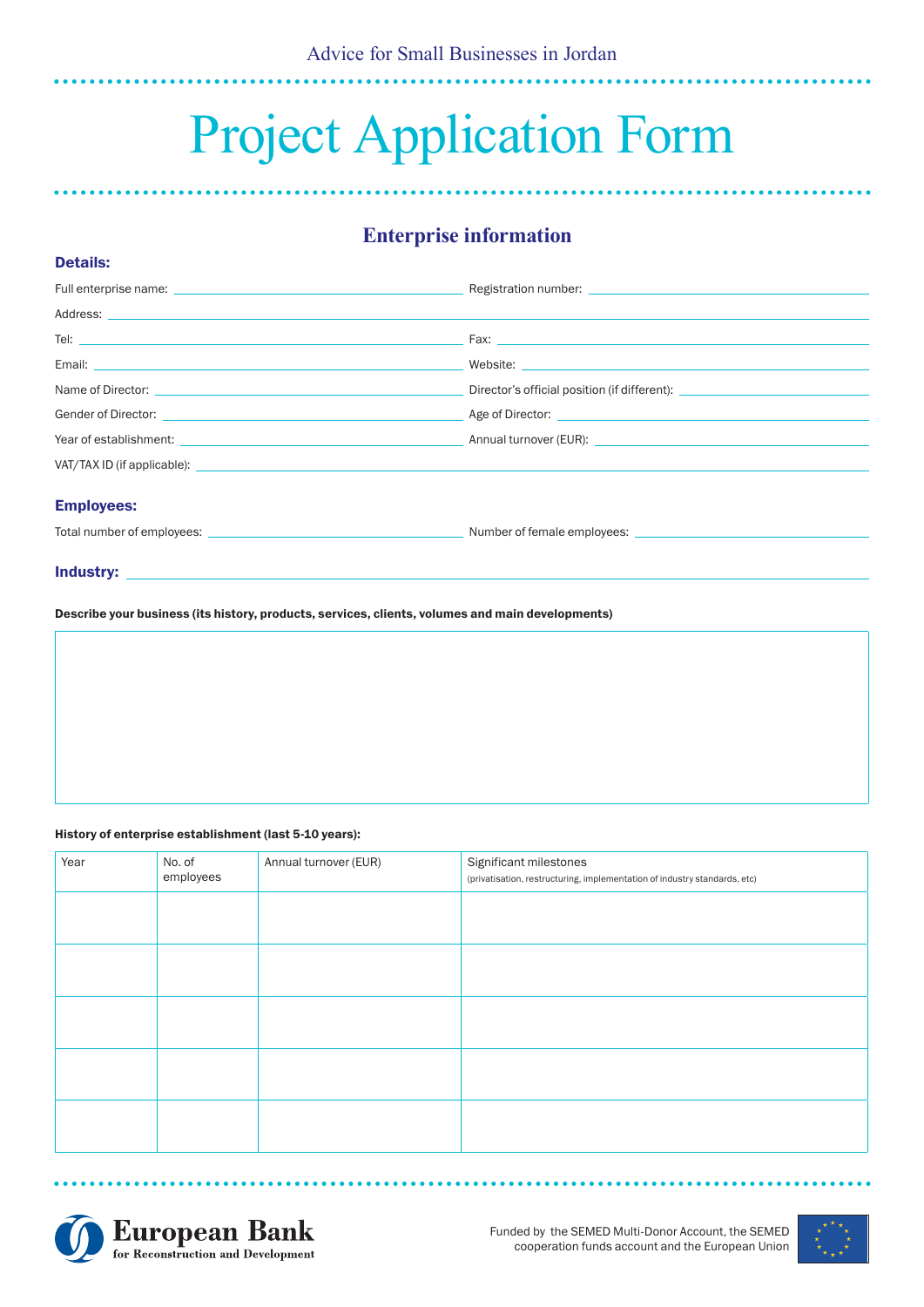### Advice for Small Businesses in Jordan

#### Structure of ownership (distribution of shares or units in %):

| Local %   |  |
|-----------|--|
| Foreign % |  |
| Private % |  |
| Female %  |  |

#### Product or services and their share of income:

|        | $\frac{0}{6}$ |
|--------|---------------|
|        | 0/2           |
|        | %             |
| Export |               |
|        |               |

#### Investments (please provide information on credits used by company):

| Year | Name of credit institution | Amount (EUR) | Interest rate p.a. | Status<br>(active, repaid,<br>required) |
|------|----------------------------|--------------|--------------------|-----------------------------------------|
|      |                            |              |                    |                                         |
|      |                            |              |                    |                                         |
|      |                            |              |                    |                                         |
|      |                            |              |                    |                                         |

## **Project description**

#### What are the issues you would like the project to address?

What kind of advice do you require?

What do you expect the project to achieve?